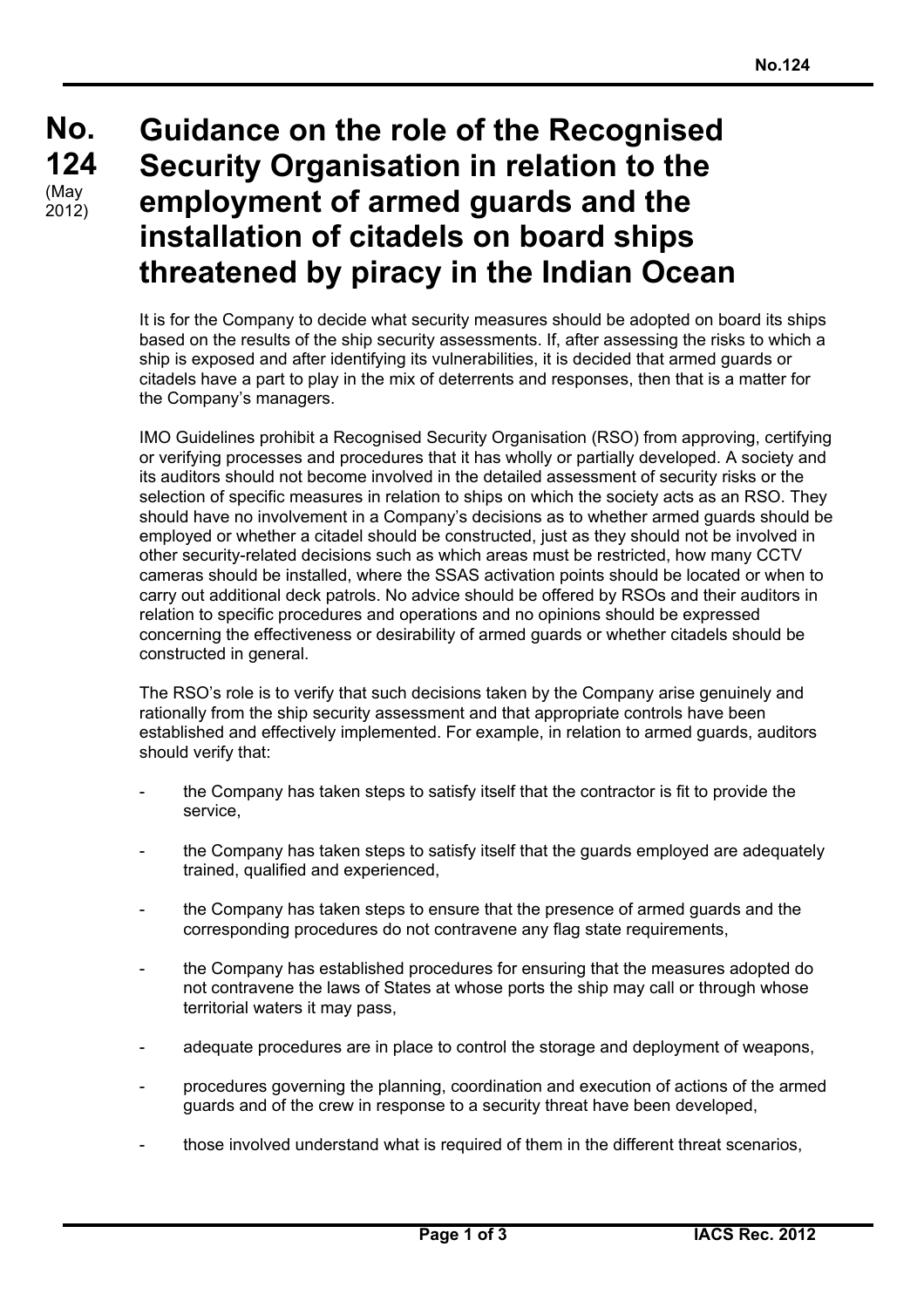all reasonably anticipated threat scenarios have been exercised and that any lessons learned have been applied to the response plans.

In accordance with ISM Code 1.2.3.2 and item 5.4 of PR 24, auditors should verify that Companies have taken into account the latest revision of guidance contained in the following IMO circulars:

**MSC.1/Circ.1405** *"Revised Interim Guidance to Shipowners, Ship Operators, and Shipmasters on the use of Privately Contracted Armed Security Personnel on Board Ships in the High-risk Area".*

**MSC.1/Circ.1406** *"Revised Interim Recommendations for Flag States Regarding the Use of Privately Contracted Armed Security Personnel on Board Ships in the High-risk Area"*

In particular, Paragraph 5 of the Annex to MSC.1/Circ.1406 states:

*"Flag States should have in place a policy on whether or not the use of PCASP (privately contracted armed security personnel) will be authorised and, if so, under which conditions".*

Furthermore, paragraph 1.2 of the Annex to MSC.1/Circ.1405 states:

*"Shipowners should ensure that the Flag State is consulted at an early stage in their consideration of the decision to place PCASP on board to ensure that any statutory requirements are met".*

In view of these recommendations, auditors should expect the Company to have consulted the Administration on its applicable requirements and policy and to have taken the necessary steps to ensure that applicable laws and guidelines are observed.

The Company should also have taken into account the best management practices contained in MSC.1/Circ.1339 *"Best Management Practices to Deter Piracy and Armed Robbery off the Coast of Somalia"* and be aware of the contents of MSC.1/Circ.1408 which contains guidance for port and coastal states.

As with any other IMO guidance, if a Company has chosen not to follow the advice in certain respects, it must be able to show that it has good reasons for doing so and that it has implemented measures that it believes will provide an equivalent level of control.

Where citadels are concerned, auditors should verify, for example, that:

- industry guidance, especially the latest version of industry best management practices, has been taken into account,
- guidance provided by the Maritime Security Centre Horn of Africa (MSCHOA) and the NATO Shipping Centre has been taken into account,
- the Company has taken steps to ensure that any modifications to the ship or its equipment do not contravene class and statutory requirements or are the subjects of appropriate exemptions,
- adequate procedures are in place governing the activation, occupation and evacuation of the citadel,
- measures are in place to provide sufficient food and water,